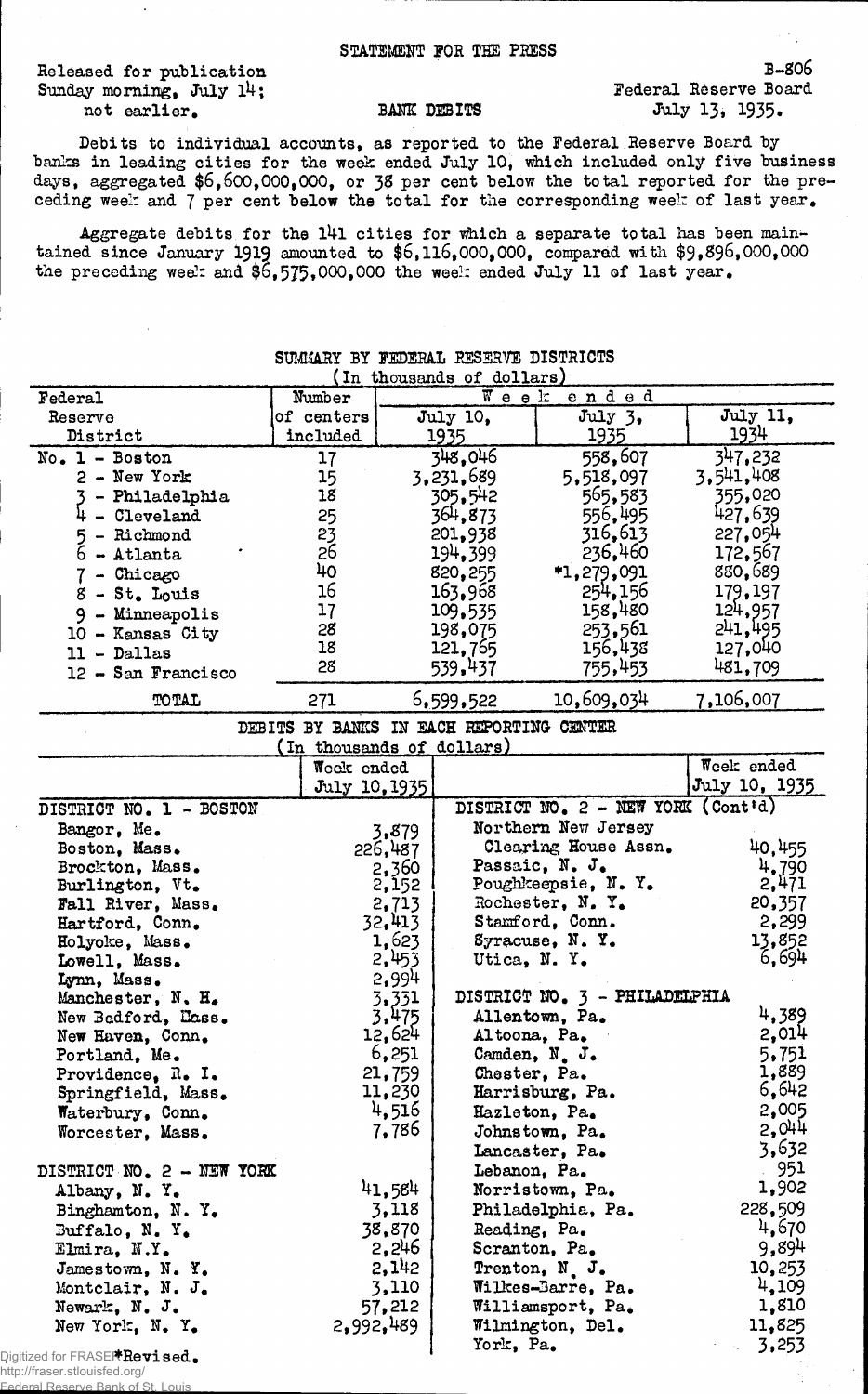DEBITS BY BANKS IN EACH REPORTING CENTER

 $\sim$   $\sim$ 

|                                        |                | (In thousands of dollars)           | $B - 806a$     |
|----------------------------------------|----------------|-------------------------------------|----------------|
|                                        | Week ended     |                                     | Week ended     |
|                                        | July 10,1935   |                                     | July 10, 1935  |
| DISTRICT NO. 4 - CLEVELAND             |                | DISTRICT NO. 6 - ATLANTA (Cont'd)   |                |
| Akron, Ohio                            | 9,424          | Elberton, Ga.                       | 139            |
| Butler, Pa.                            | 1,292          | Hattiesburg, Miss.                  | 710            |
| Canton, Chio                           | 5.302          | Jackson, Miss.                      | 5,138          |
| Cincinnati, Ohio                       | 57,699         | Jacksonville, Fla.                  | 14,931         |
| Cleveland, Ohio                        | 88,196         | Knoxville, Tenn.                    | 4,051          |
| Columbus, Ohio                         | 32,996         | Maccn, Ga.                          | 2,478          |
| Dayton, Ohio                           | 13.433         | Meridian, Miss.                     | 1,611          |
| Erie, Pa.                              | 3,980          | Miami, Fla.                         | 4,121          |
| Franklin, Pa.                          | 626            | Mobile, Ala.                        | 5.436          |
| Greensburg, Pa.                        | 1,530          | Montgomery, Ala.                    | 5,788          |
| Hamilton, Ohio                         | 2,048          | Nashville, Tenn.                    | 16,648         |
| Homestead, Pa.                         | 487            | Newnan, Ga.                         | 377            |
| Lexington, Ky.                         | 4,177          | New Orleans, La.                    | 38,696         |
| Lima, Ohio                             | 2,248          | Pensacola, Fla.                     | 1,331          |
| Lorain, Ohio                           | 666            | Savannah, Ga.                       | 5,159          |
| Middletown, Ohio                       | 1,625          | Tampa, Fla.                         | 3,690          |
| Oil City, Pa.                          | 1,663          | Valdosta, Ga.                       | 540            |
| Pittsburgh, Pa.                        | 99,675         | Vicksburg, Miss.                    | 1,254          |
| Springfield, Ohio                      | 3,255          |                                     |                |
| Steubenville, Ohio                     | 1,225          | DISTRICT NO. 7 - CHICAGO            |                |
| Toledo, Ohio                           | 16,222         | Adrian, Mich.                       | 436            |
| Warren, Ohio                           | 1,204          | Aurora, Ill.                        | 1,530          |
| Wheeling, W. Va.                       | 6,620          | Battle Creek, Mich.                 | 2,458          |
| Youngstown, Ohio                       | 8,000          | Bay City, Mich.                     | 1,646          |
| Zanesville, Ohio                       | 1,280          | Bloomington, Ill.                   | 1,953          |
|                                        |                | Cedar Rapids, Iowa                  | 4,340          |
| DISTRICT NO. 5 - RICHMOND              |                | Champaign-Urbana, Ill.              | 1,757          |
| Asheville, N. C.                       | 1,917          | Chicago, Ill.                       | 502,925        |
| Baltimore, Md.                         | 55,978         | Clinton, Loun.                      | 1,210          |
| Charleston, S. C.                      | 2,087          | Danville, XII.                      | 1,410          |
| Charleston, W. Va.                     | 9,004          | Davenport, Iowa                     | 3,361          |
| Charlotte, N.C.                        | 9,150          | Decatur, Ill.<br>Des Moines, Iowa   | 2,720          |
| Columbia, S. C.                        | 5,253          | Detroit, Mich.                      | 20,662         |
| Cumberland, Md.<br>Danville, Va.       | 2,200          | Dubuque, Iowa                       | 109,019        |
|                                        | 1,377          | $\mathbf{E}$ lgin, $\mathbf{I}$ ll. | 2,201          |
| Durham, $N$ , $C_p$                    | 3,944          | Flint, Mich.                        | 1,240          |
| Greensboro, N. C.<br>Greenville, S. O. | 2,832<br>2,671 | Fort Wayne, Ind.                    | 4,538          |
| Hagerstown, Md.                        | 1,703          | Gary, Ind.                          | 5,154<br>2,367 |
| Huntington. W. Va.                     | 2,317          | Grand Rapids, Mich.                 | 8,172          |
| Lynchburg, Va.                         | 3,286          | Green Bay, Wis.                     | 2,476          |
| Newport News, Va.                      | 1,409          | Hammond, Ind.                       | 765            |
| Norfolk, Va.                           | 9,449          | Indianapolis, Ind.                  | 35.563         |
| Portsmouth, Va.                        | 747            | Jackson, Mich.                      | 2,416          |
| Raleigh, N.C.                          | 8,477          | Kalamazoo, Mich.                    | 3,270          |
| Richmond, Va.                          | 23.985         | Lansing, Mich.                      | 4,340          |
| Roanoke, Va.                           | 4,228          | Manitowoc, Wis.                     | 1,151          |
| Washington, D. C.                      | 41,725         | Mason City, Iowa                    | 1,854          |
| Wilmington, N. C.                      | 1,855          | Milwaukee, Wis.                     | 45,049         |
| Winston-Salem, N. C.                   | 6,344          | Moline, Ill.                        | 1,023          |
|                                        |                | Muscatine, Iowa                     | 504            |
| DISTRICT NO. 6 - ATLANTA               |                | Oshkosh, Wis.                       | 1,635          |
| Albany, Ga.                            | 529<br>23,463  | Peoria, Ill.                        | 9,072          |
| Atlanta, Ga.                           |                | Rockford, Ill.                      | 4,182          |
| Augusta, Ga.                           | 2,726          | Saginaw, Mich.                      | 3.683          |
| Birmingham, Ala.                       | 45,859         | Sheboygan, Wis.                     | 2,804          |
| Brunswick, Ga.                         | 455            | Sioux City, Iowa                    | 6,512          |
| Chattanooga, Tenn.                     | 6,995          | South Bend, Ind.                    | 5.725          |
| Columbus, Ga.                          | 1,872          | Springfield, Ill.                   | 3,982          |
| Dothan, Ala.                           | 402            | Terre Haute, Ind,                   | ∂666, 3        |
|                                        |                | Waterloo, Iowa                      | 2.724          |

Digitized for FRASER http://fraser.stlouisfed.org/ Federal Reserve Bank of St. Louis

 $\ddot{\phantom{a}}$ 

 $\ddot{\phantom{0}}$